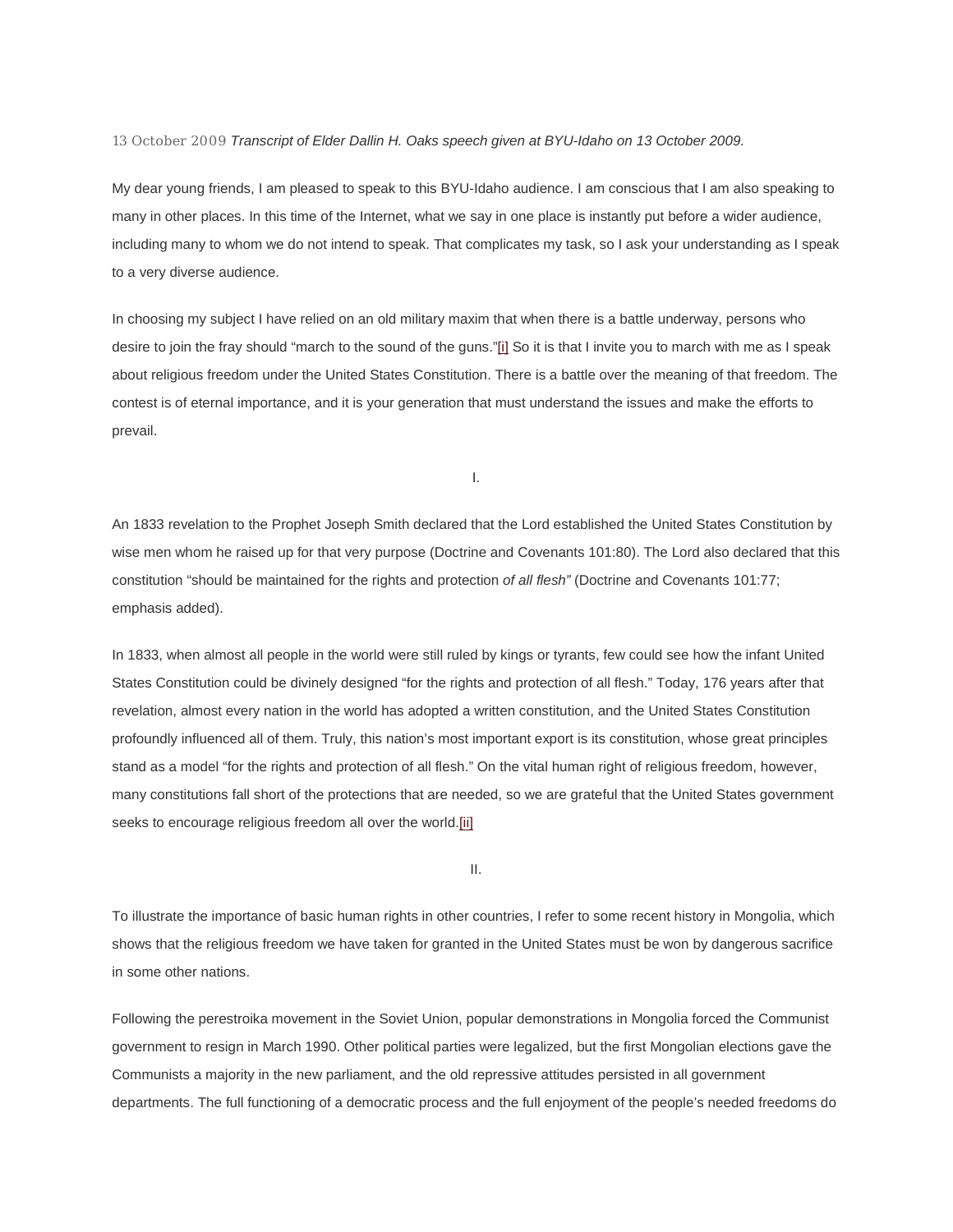not occur without a struggle. In Mongolia, the freedoms of speech, press and religion — a principal feature of the inspired United States Constitution — remained unfulfilled.

In that precarious environment, a 42-year-old married woman, Oyun Altangerel, a department head in the state library, courageously took some actions that would prove historic. Acting against official pressure, she organized a "Democratic Association Branch Council." This 12-member group, the first of its kind, spoke out for democracy and proposed that state employees have the freedoms of worship, belief and expression, including the right to belong to a political party of their choice.

When Oyun and others were fired from their state employment, Oyun began a hunger strike in the state library. Within three hours she was joined by 20 others, mostly women, and their hunger strike, which continued for five days, became a public demonstration that took their grievances to the people of Mongolia. This demonstration, backed by major democratic movement leaders, encouraged other government employees to organize similar democratic councils. These dangerous actions expanded into a national anti-government movement that voiced powerful support for the basic human freedoms of speech, press and religion. Eventually the government accepted the demands, and in the adoption of a democratic constitution two years later Mongolia took a major step toward a free society.

For Latter-day Saints, this birth of constitutional freedom in Mongolia has special interest. Less than two years after the historic hunger strike, we sent our first missionaries to Mongolia. In 1992 these couples began their meetings in the state library, where Oyun was working. The following year, she showed her courage again by being baptized into this newly arrived Christian church. Her only child, a 22-year-old son, was baptized two years later. Today, the Mongolian members of our Church number 9,000, reportedly the largest group of Christians in the country. A few months ago we organized our first stake in Mongolia. Called as the stake president was Sister Oyun's son, Odgerel. He had studied for a year at BYU-Hawaii, and his wife, Ariuna, a former missionary in Utah, graduated ther[e.\[iii\]](http://newsroom.lds.org/ldsnewsroom/eng/news-releases-stories/religious-freedom#_edn3)

III.

One of the great fundamentals of our inspired constitution, relied on by Oyun of Mongolia and countless others struggling for freedom in many countries in the world, is the principle that the people are the source of government power. This principle of popular sovereignty was first written and applied on the American continent over 200 years ago. A group of colonies won independence from a king, and their representatives had the unique opportunity of establishing a new government. They did this by creating the first written constitution that has survived to govern a modern nation. The United States Constitution declared the source of government power, delegated that power to a government, and regulated its exercise.

Along with many other religious people, we affirm that God is the ultimate source of power and that, under Him, it is the people's inherent right to decide their form of government. Sovereign power is not inherent in a state or nation just because its leaders have the power that comes from force of arms. And sovereign power does not come from the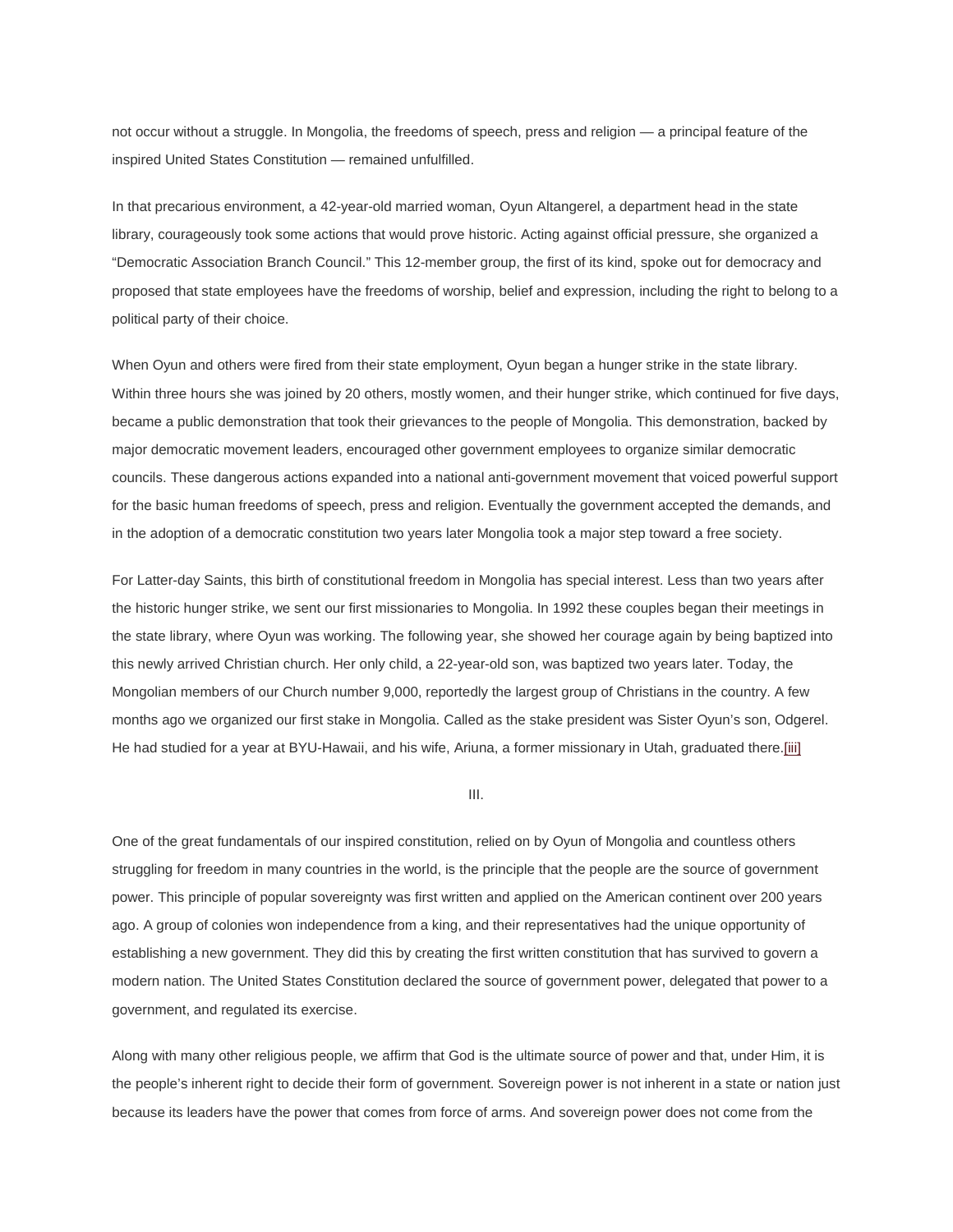divine right of a king, who grants his subjects such power as he pleases or is forced to concede, as in Magna Carta. As the preamble to our constitution states: "We the People of the United States . . . do ordain and establish this Constitution."

This principle of sovereignty in the people explains the meaning of God's revelation that He established the Constitution of the United States "that every man may act . . . according to the moral agency which I have given unto him, that every man may be accountable for his own sins in the day of judgment" (Doctrine and Covenants 101:78). In other words, the most desirable condition for the effective exercise of God-given moral agency is a condition of maximum freedom and responsibility — the opposite of slavery or political oppression. With freedom we can be accountable for our own actions and cannot blame our conditions on our bondage to another. This is the condition the Lord praised in the Book of Mormon, where the people — not a king — established the laws and were governed by them (see Mosiah 29:23–26). This popular sovereignty necessarily implies popular *responsibility*. Instead of blaming their troubles on a king or tyrant, all citizens are responsible to share the burdens of governing, "that every man might bear his part" (Mosiah 29:34).

IV.

"For the rights and protection of all flesh" the United States Constitution includes in its First Amendment the guarantees of free exercise of religion and free speech and press. Without these great fundamentals of the Constitution, America could not have served as the host nation for the restoration of the gospel, which began just three decades after the Bill of Rights was ratified.

The First Amendment reads: "Congress shall make no law respecting an establishment of religion, or prohibiting the free exercise thereof." The prohibition against "an establishment of religion" was intended to separate churches and government, to prevent a national church of the kind still found in Europe. In the interest of time I will say no more about the establishment of religion, but only concentrate on the direction that the United States shall have no law "prohibiting the free exercise" of religion.

The guarantee of the free exercise of religion, which I will call religious freedom, is the first expression in the First Amendment to the United States Constitution. As noted by many, this "pre-eminent place" identifies freedom of religion as "a cornerstone of American democracy.["\[iv\]](http://newsroom.lds.org/ldsnewsroom/eng/news-releases-stories/religious-freedom#_edn4) The American colonies were originally settled by people who, for the most part, had come to this continent to be able to practice their religious faith without persecution, and their successors deliberately placed religious freedom first in the nation's Bill of Rights. So it is that our national law formally declares: "The right to freedom of religion undergirds the very origin and existence of the United States.["\[v\]](http://newsroom.lds.org/ldsnewsroom/eng/news-releases-stories/religious-freedom#_edn5)

The free "exercise" of religion obviously involves both the right to choose religious beliefs and affiliations and the right to "exercise" or practice those beliefs. But in a nation with citizens of many different religious beliefs, the right of some to act upon their religious principles must be qualified by the government's responsibility to protect the health and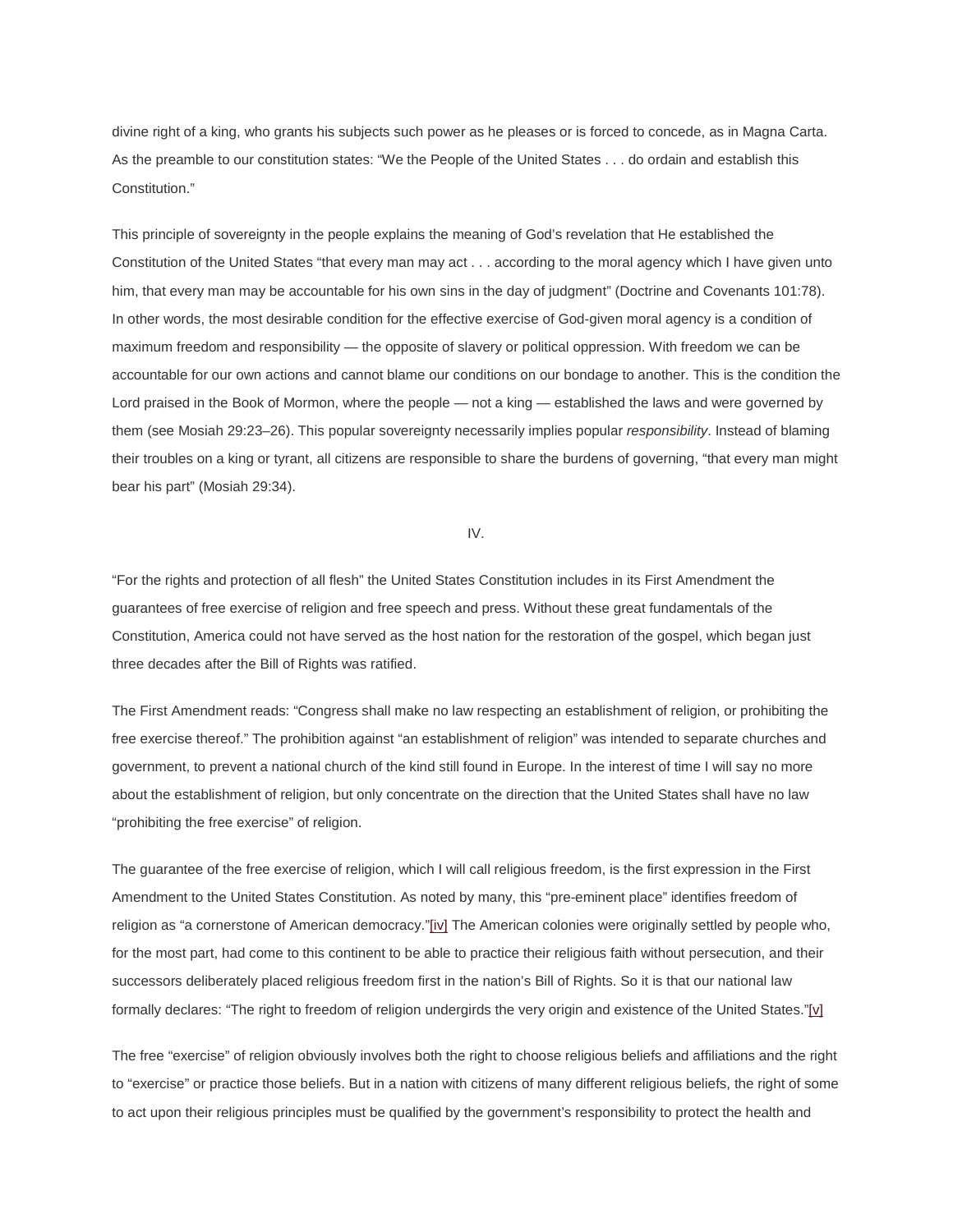safety of all. Otherwise, for example, the government could not protect its citizens' person or property from neighbors whose intentions include taking human life or stealing in circumstances rationalized on the basis of their religious beliefs.

The inherent conflict between the precious religious freedom of the people and the legitimate regulatory responsibilities of the government is the central issue of religious freedom. Here are just a few examples of current controversial public issues that involve this conflict: laws governing marriage and adoption; laws regulating the activities of church-related organizations like BYU-Idaho in furtherance of their religious missions — activities such as who they will serve or employ; and laws prohibiting discrimination in employment or work conditions against persons with unpopular religious beliefs or practices.

The problems are not simple, and over the years the United States Supreme Court, which has the ultimate responsibility of interpreting the meaning of the lofty and general provisions of the Constitution, has struggled to identify principles that can guide its decisions when government action is claimed to violate someone's free exercise of religion. As would be expected, most of the battles over the extent of religious freedom have involved government efforts to impose upon the practices of small groups like Mormons. Not surprisingly, government officials sometimes seem more tolerant toward the religious practices of large groups of voters.

Unpopular minority religions are especially dependent upon a constitutional guarantee of free exercise of religion. We are fortunate to have such a guarantee in the United States, but many nations do not. The importance of that guarantee in the United States should make us ever diligent to defend it. And it is in need of being defended. During my lifetime I have seen a significant deterioration in the respect accorded to religion in our public life, and I believe that the vitality of religious freedom is in danger of being weakened accordingly.

Religious *belief* is obviously protected against government action. The *practice* of that belief must have some limits, as I suggested earlier. But unless the guarantee of free exercise of religion gives a religious actor greater protection against government prohibitions than are already guaranteed to all actors by other provisions of the constitution (like freedom of speech), what is the special value of *religious* freedom? Surely the First Amendment guarantee of free exercise of *religion* was intended to grant more freedom to religious action than to other kinds of action. Treating actions based on religious belief the same as actions based on other systems of belief should not be enough to satisfy the special place of religion in the United States Constitution.

V.

Religious freedom has always been at risk. It was repression of religious belief and practice that drove the Pilgrim fathers and other dissenters to the shores of this continent. Even today, leaders in all too many nations use state power to repress religious believers.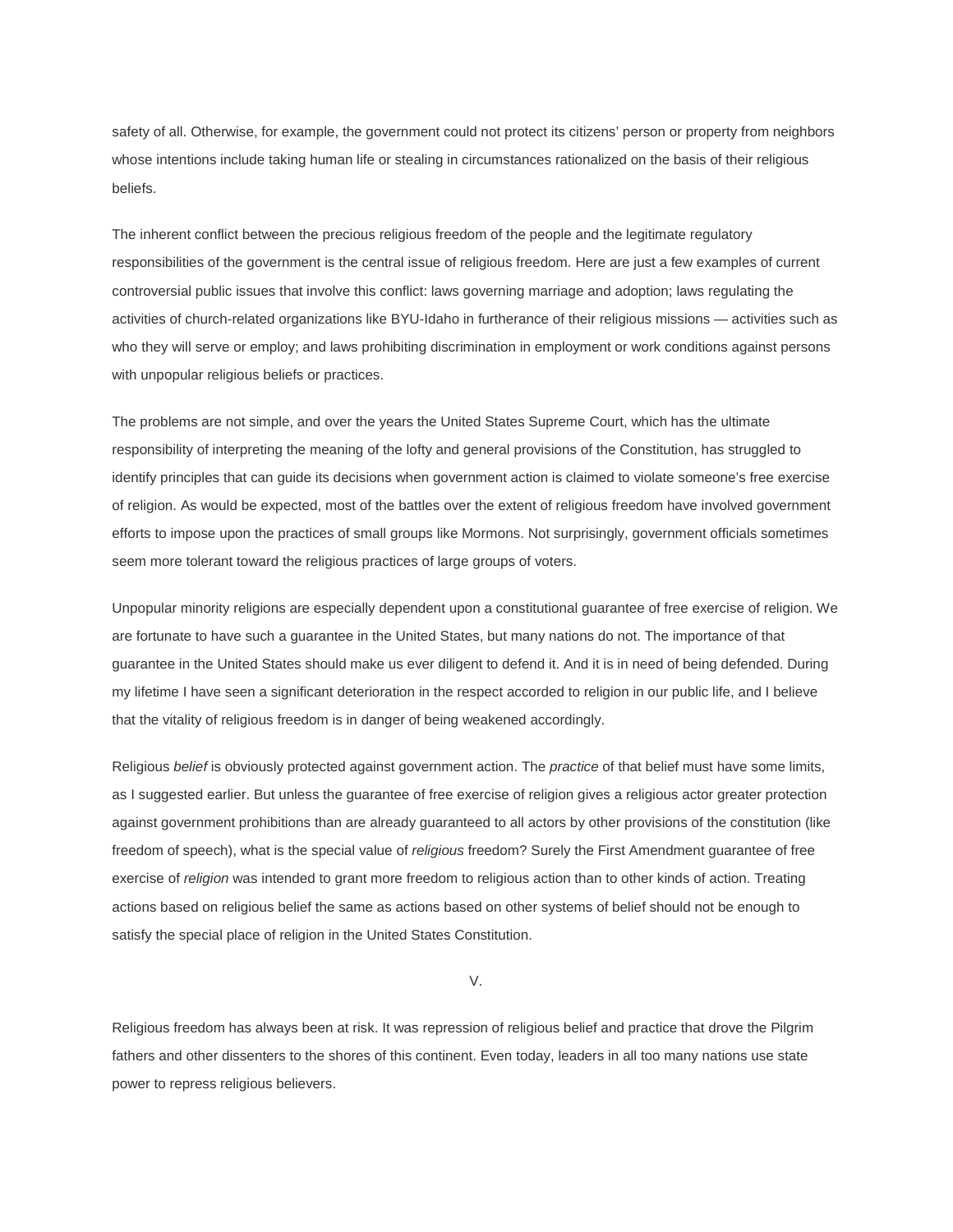The greatest infringements of religious freedom occur when the exercise of religion collides with other powerful forces in society. Among the most threatening collisions in the United States today are (1) the rising strength of those who seek to silence religious voices in public debates, and (2) perceived conflicts between religious freedom and the popular appeal of newly alleged civil rights.

As I address this audience of young adults, I invite your careful attention to what I say on these subjects, because I am describing conditions you will face and challenges you must confront.

## **Silencing Religious Voices in the Public Square**

A writer for *The Christian Science Monitor* predicts that the coming century will be "very secular and religiously antagonistic," with intolerance of Christianity "ris[ing] to levels many of us have not believed possible in our lifetimes.["\[vi\]](http://newsroom.lds.org/ldsnewsroom/eng/news-releases-stories/religious-freedom#_edn6) Other wise observers have noted the ever-growing, relentless attack on the Christian religion by forces who reject the existence or authority of God[.\[vii\]](http://newsroom.lds.org/ldsnewsroom/eng/news-releases-stories/religious-freedom#_edn7) The extent and nature of religious devotion in this nation is changing. The tide of public opinion in favor of religion is receding, and this probably portends public pressures for laws that will impinge on religious freedom.

Atheism has always been hostile to religion, such as in its arguments that freedom *of* or *for* religion should include freedom *from* religion. Atheism's threat rises as its proponents grow in numbers and aggressiveness. "By some counts," a recent article in *The Economist* declares, "there are at least 500 [million] declared non-believers in the world — enough to make atheism the fourth-biggest religion.["\[viii\]](http://newsroom.lds.org/ldsnewsroom/eng/news-releases-stories/religious-freedom#_edn8) And atheism's spokesmen *are* aggressive, as recent publications show[.\[ix\]](http://newsroom.lds.org/ldsnewsroom/eng/news-releases-stories/religious-freedom#_edn9) As noted by John A. Howard of the Howard Center for Family, Religion, and Society, these voices "have developed great skills in demonizing those who disagree with them, turning their opponents into objects of fear, hatred and scorn.["\[x\]](http://newsroom.lds.org/ldsnewsroom/eng/news-releases-stories/religious-freedom#_edn10)

Such forces — atheists and others — would intimidate persons with religious-based points of view from influencing or making the laws of their state or nation. Noted author and legal commentator Hugh Hewitt described the current circumstance this way:

"There is a growing anti-religious bigotry in the United States. . . .

"For three decades people of faith have watched a systematic and very effective effort waged in the courts and the media to drive them from the public square and to delegitimize their participation in politics as somehow threatening.["\[xi\]](http://newsroom.lds.org/ldsnewsroom/eng/news-releases-stories/religious-freedom#_edn11)

For example, a prominent gay-rights spokesman gave this explanation for his objection to our Church's position on California's Proposition 8: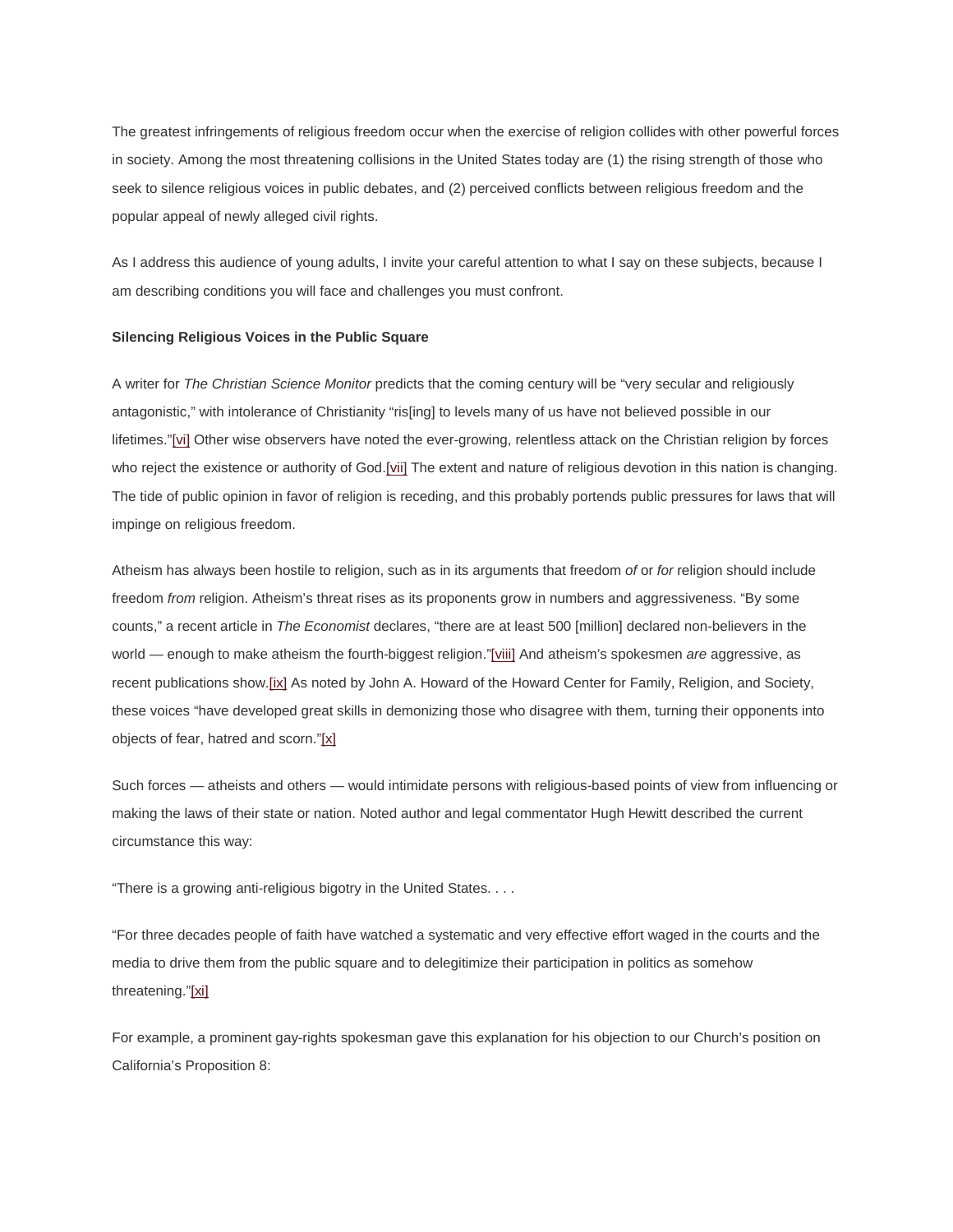"I'm not intending it to harm the religion. I think they do wonderful things. Nicest people. . . . My single goal is to get them out of the same-sex marriage business and back to helping hurricane victims.["\[xii\]](http://newsroom.lds.org/ldsnewsroom/eng/news-releases-stories/religious-freedom#_edn12)

Aside from the obvious fact that this objection would deny free speech as well as religious freedom to members of our Church and its coalition partners, there are other reasons why the public square must be open to religious ideas and religious persons. As Richard John Neuhaus said many years ago, "In a democracy that is free and robust, an opinion is no more disqualified for being 'religious' than for being atheistic, or psychoanalytic, or Marxist, or just plain dumb.["\[xiii\]](http://newsroom.lds.org/ldsnewsroom/eng/news-releases-stories/religious-freedom#_edn13)

#### **Religious Freedom Diluted by Other "Civil Rights"**

A second threat to religious freedom is from those who perceive it to be in conflict with the newly alleged "civil right" of same-gender couples to enjoy the privileges of marriage.

We have endured a wave of media-reported charges that the Mormons are trying to "deny" people or "strip" people of their "rights." After a significant majority of California voters (seven million — over 52 percent) approved Proposition 8's limiting marriage to a man and a woman, some opponents characterized the vote as denying people their civil rights. In fact, the Proposition 8 battle was not about civil rights, but about what equal rights demand and what religious rights protect. At no time did anyone question or jeopardize the civil right of Proposition 8 opponents to vote or speak their views.

The real issue in the Proposition 8 debate — an issue that will not go away in years to come and for whose resolution it is critical that we protect everyone's freedom of speech and the equally important freedom to stand for religious beliefs — is whether the opponents of Proposition 8 should be allowed to change the vital institution of marriage itself.

The marriage union of a man and a woman has been the teaching of the Judeo-Christian scriptures and the core legal definition and practice of marriage in Western culture for thousands of years. Those who seek to change the foundation of marriage should not be allowed to pretend that those who defend the ancient order are trampling on civil rights. The supporters of Proposition 8 were exercising their constitutional right to defend the institution of marriage — an institution of transcendent importance that they, along with countless others of many persuasions, feel conscientiously obliged to protect.

Religious freedom needs defending against the claims of newly asserted human rights. The so-called "Yogyakarta Principles," published by an international human rights group, call for governments to assure that all persons have the right to practice their religious beliefs regardless of sexual orientation or identit[y.\[xiv\]](http://newsroom.lds.org/ldsnewsroom/eng/news-releases-stories/religious-freedom#_edn14) This apparently proposes that governments require church practices and their doctrines to ignore gender differences. Any such effort to have governments invade religion to override religious doctrines or practices should be resisted by all believers. At the same time, all who conduct such resistance should frame their advocacy and their personal relations so that they are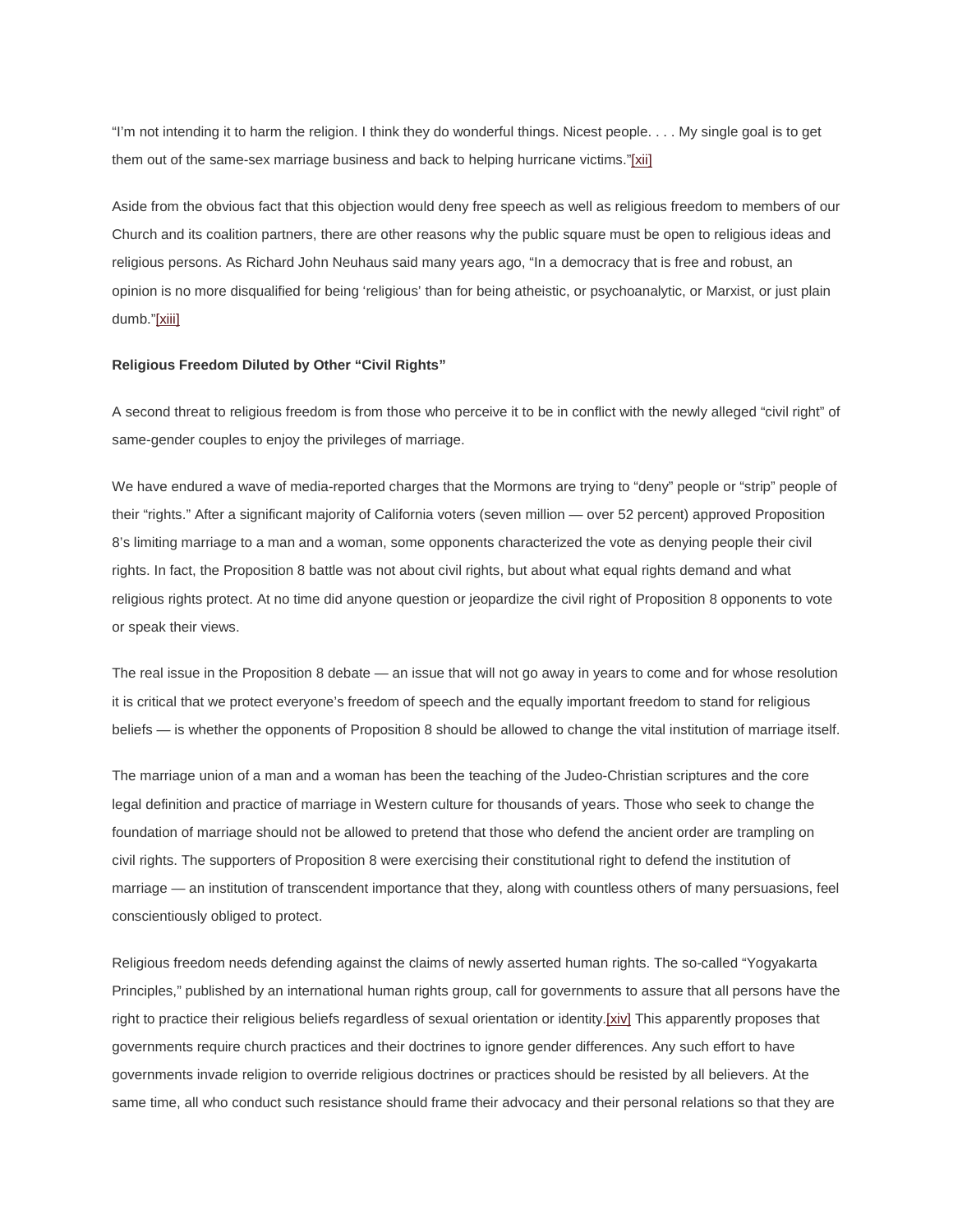never seen as being doctrinaire opponents of the very real civil rights (such as free speech) of their adversaries or any other disadvantaged group.

VI.

And now, in conclusion, I offer five points of counsel on how Latter-day Saints should conduct themselves to enhance religious freedom in this period of turmoil and challenge.

*First*, we must speak with love, always showing patience, understanding and compassion toward our adversaries. We are under command to love our neighbor (Luke 10:27), to forgive all men (Doctrine and Covenants 64:10), to do good to them who despitefully use us (Matthew 5:44) and to conduct our teaching in mildness and meekness (Doctrine and Covenants 38:41).

Even as we seek to speak with love, we must not be surprised when our positions are ridiculed and we are persecuted and reviled. As the Savior said, "so persecuted they the prophets which were before you" (Matthew 5:12). And modern revelation commands us not to revile against revilers (Doctrine and Covenants 19:30).

*Second*, we must not be deterred or coerced into silence by the kinds of intimidation I have described. We must insist on our constitutional right and duty to exercise our religion, to vote our consciences on public issues and to participate in elections and debates in the public square and the halls of justice. These are the rights of all citizens and they are also the rights of religious leaders. While our church rarely speaks on public issues, it does so by exception on what the First Presidency defines as significant moral issues, which could surely include laws affecting the fundamental legal/cultural/moral environment of our communities and nations.

We must also insist on this companion condition of democratic government: when churches and their members or any other group act or speak out on public issues, win or lose, they have a right to expect freedom from retaliation.

Along with many others, we were disappointed with what we experienced in the aftermath of California's adoption of Proposition 8, including vandalism of church facilities and harassment of church members by firings and boycotts of member businesses and by retaliation against donors. Mormons were the targets of most of this, but it also hit other churches in the pro-8 coalition and other persons who could be identified as supporters. Fortunately, some recognized such retaliation for what it was. A full-page ad in the *New York Times* branded this "violence and intimidation" against religious organizations and individual believers "simply because they supported Proposition 8 [as] an outrage that must stop." [\[xv\]](http://newsroom.lds.org/ldsnewsroom/eng/news-releases-stories/religious-freedom#_edn15) The fact that this ad was signed by some leaders who had no history of friendship for our faith only added to its force.

It is important to note that while this aggressive intimidation in connection with the Proposition 8 election was primarily directed at religious persons and symbols, it was not anti-religious as such. These incidents were expressions of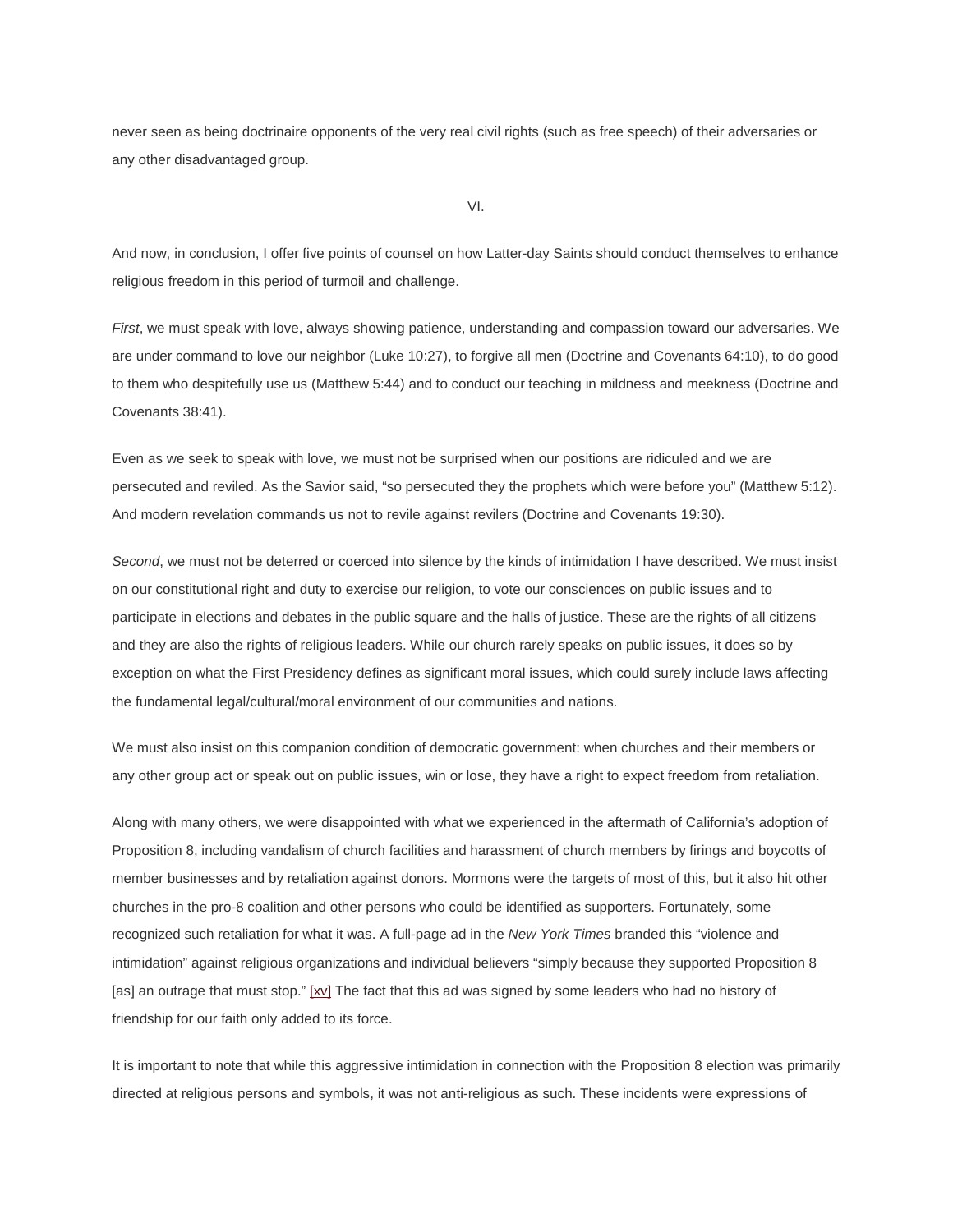outrage against those who disagreed with the gay-rights position and had prevailed in a public contest. As such, these incidents of "violence and intimidation" are not so much anti-religious as anti-democratic. In their effect they are like the well-known and widely condemned voter-intimidation of blacks in the South that produced corrective federal civil-rights legislation.

*Third*, we must insist on our freedom to preach the doctrines of our faith. Why do I make this obvious point? Religious people who share our moral convictions feel some intimidation. Fortunately, our leaders do not refrain from stating and explaining our position that homosexual behavior is sinful. Last summer Elder M. Russell Ballard spoke these words to a BYU audience:

"We follow Jesus Christ by living the law of chastity. God gave this commandment, and He has never revoked or changed it. This law is clear and simple. No one is to engage in sexual relationships outside the bounds the Lord has set. This applies to homosexual behavior of any kind and to heterosexual relationships outside marriage. It is a sin to violate the law of chastity.

"We follow Jesus Christ by adhering to God's law of marriage, which is marriage between one man and one woman. This commandment has been in place from the very beginning.["\[xvi\]](http://newsroom.lds.org/ldsnewsroom/eng/news-releases-stories/religious-freedom#_edn16)

We will continue to teach what our Heavenly Father has commanded us to teach, and trust that the precious free exercise of religion remains strong enough to guarantee our right to exercise this most basic freedom.

*Fourth*, as advocates of the obvious truth that persons with religious positions or motivations have the right to express their religious views in public, we must nevertheless be wise in our political participation. Preachers have been prime movers in the civil rights movement from the earliest advocates of abolition, but even the civil rights of religionists must be exercised legally and wisely.

As Latter-day Saints, we should never be reticent to declare and act upon the sure foundations of our faith. The call of conscience — whether religious or otherwise — requires no secular justification. At the same time, religious persons will often be most persuasive in political discourse by framing arguments and positions in ways that are respectful of those who do not share their religious beliefs and that contribute to the reasoned discussion and compromise that is essential in a pluralistic societ[y.\[xvii\]](http://newsroom.lds.org/ldsnewsroom/eng/news-releases-stories/religious-freedom#_edn17)

*Fifth* and finally, Latter-day Saints must be careful never to support or act upon the idea that a person must subscribe to some particular set of religious beliefs in order to qualify for a public office. The framers of our constitution included a provision that "no religious Test shall ever be required as a Qualification to any Office or public Trust under the United States" (Article VI). That constitutional principle forbids a religious test as a *legal* requirement, but it of course leaves citizens free to cast their votes on the basis of any preference they choose. But wise religious leaders and members will never advocate religious tests for public office.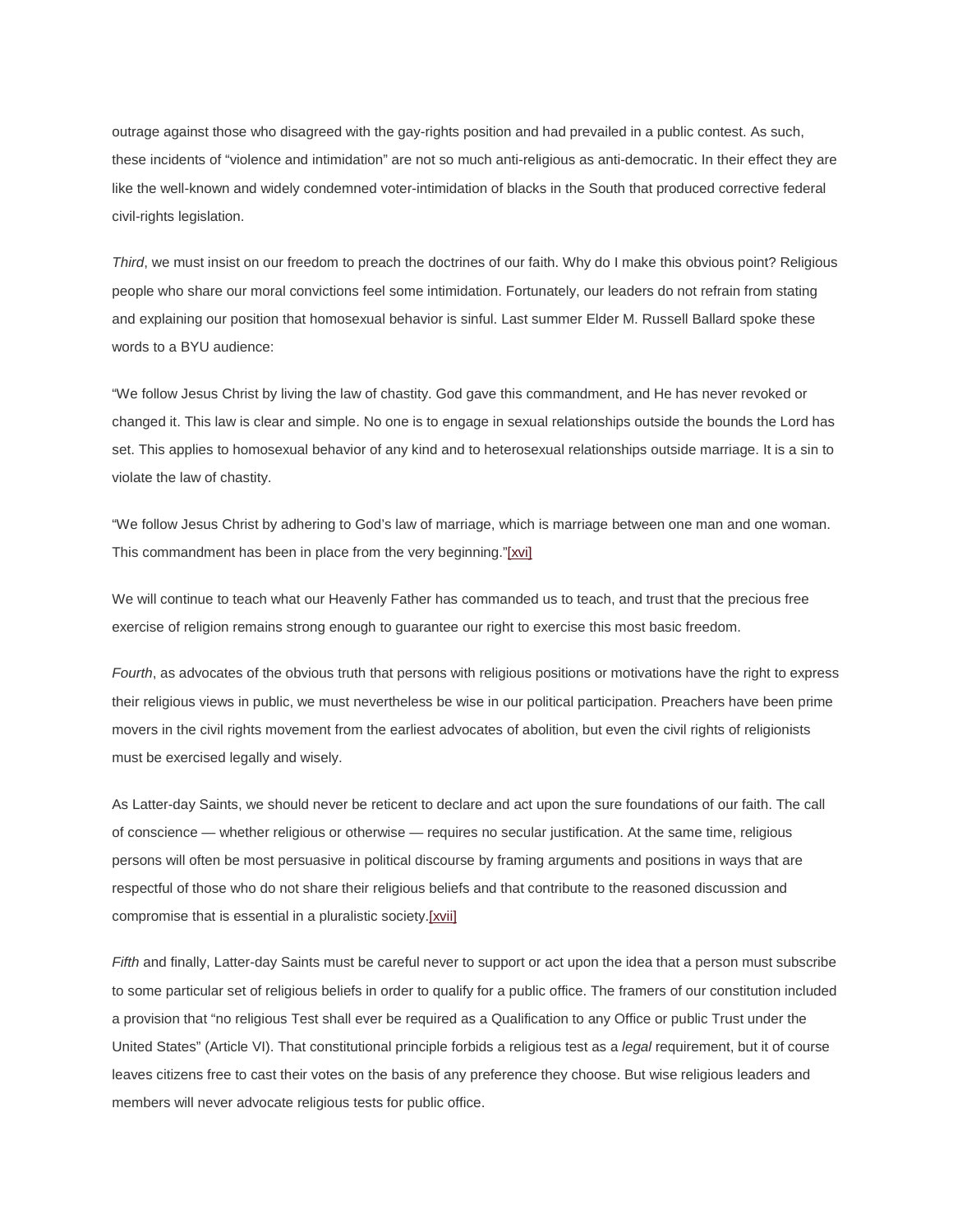Fragile freedoms are best preserved when not employed beyond their intended purpose. If a candidate is seen to be rejected at the ballot box primarily because of religious belief or affiliation, the precious free exercise of religion is weakened at its foundation, especially when this reason for rejection has been advocated by other religionists. Such advocacy suggests that if religionists prevail in electing their preferred candidate this will lead to the use of government power in support of their religious beliefs and practices. The religion of a candidate should not be an issue in a political campaign.

# **Conclusion**

It was the Christian principles of human worth and dignity that made possible the formation of the United States Constitution over 200 years ago, and only those principles in the hearts of a majority of our diverse population can sustain that constitution today. Our constitution's revolutionary concepts of sovereignty in the people and significant guarantees of personal rights were, as John A. Howard has written,

"generated by a people for whom Christianity had been for a century and a half the compelling feature of their lives. It was Jesus who first stated that all men are created equal [and] that every person . . . is valued and loved by God.["\[xviii\]](http://newsroom.lds.org/ldsnewsroom/eng/news-releases-stories/religious-freedom#_edn18)

Professor Dinesh D'Souza reminds us:

"The attempt to ground respect for equality on a purely secular basis ignores the vital contribution by Christianity to its spread. It is folly to believe that it could survive without the continuing aid of religious belief.["\[xix\]](http://newsroom.lds.org/ldsnewsroom/eng/news-releases-stories/religious-freedom#_edn19)

Religious values and political realities are so interlinked in the origin and perpetuation of this nation that we cannot lose the influence of Christianity in the public square without seriously jeopardizing our freedoms. I maintain that this is a political fact, well qualified for argument in the public square by religious people whose freedom to believe and act must always be protected by what is properly called our "First Freedom," the free exercise of religion.

My dear brothers and sisters, I testify to the truth of these principles I have expressed today. I testify of Jesus Christ, our Savior, who is the author and finisher of our faith and whose revelations to a prophet of God in these modern times have affirmed the foundation of the United States constitution, which as we have said, was given by God to His children for the rights and protection of all flesh. May God bless us to understand it, to sustain it, and to spread its influence throughout the world, I pray, in the name of Jesus Christ, amen.

# **[Notes](http://newsroom.lds.org/ldsnewsroom/eng/news-releases-stories/religious-freedom#_ednref1)**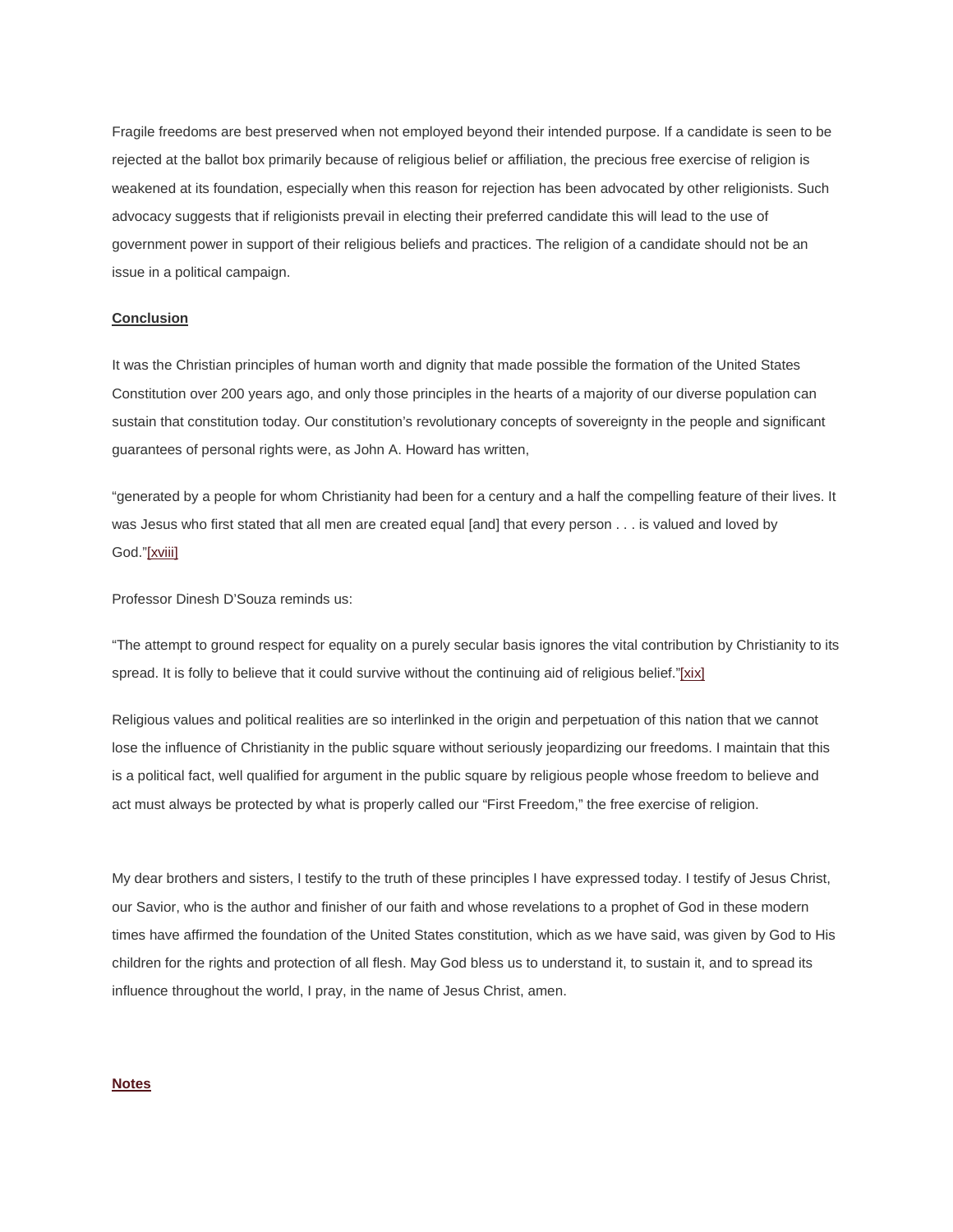## [i] Robert Debs Heinl Jr., *Dictionary of Military and Naval Quotations* (U.S. Naval Institute Press, 1978), 141.

[\[ii\]](http://newsroom.lds.org/ldsnewsroom/eng/news-releases-stories/religious-freedom#_ednref2) Final Report of the Advisory Committee on Religious Freedom Abroad to the Secretary of State and to the President of the United States, 17 May 1999, 6–7, 30–65. The International Religious Freedom Act, adopted in 1998, 22 USC 6401 et seq., established an office of international religious affairs in the U.S. State Department headed by an Ambassador at Large and the U.S. Commission for International Religious Freedom. Both of these bodies submit annual reports that assess the status of religious freedom under international standards worldwide and help encourage better implementation of commitments countries around the world have made to respect this fundamental right.

[\[iii\]](http://newsroom.lds.org/ldsnewsroom/eng/news-releases-stories/religious-freedom#_ednref3) The information about events in Mongolia was obtained from correspondence with President Odgerel and from Mary N. Cook, former senior missionary and wife of Richard E. Cook, the first mission president in Mongolia.

[\[iv\]](http://newsroom.lds.org/ldsnewsroom/eng/news-releases-stories/religious-freedom#_ednref4) Final Report of the Advisory Committee, 6.

[\[v\]](http://newsroom.lds.org/ldsnewsroom/eng/news-releases-stories/religious-freedom#_ednref5) 22 USC 6401(a).

[\[vi\]](http://newsroom.lds.org/ldsnewsroom/eng/news-releases-stories/religious-freedom#_ednref6) Michael Spencer, "The Coming Evangelical Collapse," *The Christian Science Monitor,* 10 Mar. 2009.

[\[vii\]](http://newsroom.lds.org/ldsnewsroom/eng/news-releases-stories/religious-freedom#_ednref7) E.g., John A. Howard, "Liberty: America's Creative Power," Howard Center, 22 June 2009, 6.

[\[viii\]](http://newsroom.lds.org/ldsnewsroom/eng/news-releases-stories/religious-freedom#_ednref8) "In God's Name: A Special Report on Religion and Public Life," *The Economist,* 3 Nov. 2007, 10.

[\[ix\]](http://newsroom.lds.org/ldsnewsroom/eng/news-releases-stories/religious-freedom#_ednref9) E.g., *The Six Ways of Atheism,* which was advertised "to absolutely disprove the existence of God, logically and simply," was sent free to leading universities and public libraries in all major English-speaking countries in the world. Press release, 26 May 2009.

[\[x\]](http://newsroom.lds.org/ldsnewsroom/eng/news-releases-stories/religious-freedom#_ednref10) Howard, "Liberty: America's Creative Power," 6.

[\[xi\]](http://newsroom.lds.org/ldsnewsroom/eng/news-releases-stories/religious-freedom#_ednref11) Hugh Hewitt, *A Mormon in the White House?* (Washington DC: Regnery, 2007), 242–43.

[\[xii\]](http://newsroom.lds.org/ldsnewsroom/eng/news-releases-stories/religious-freedom#_ednref12) Karl Vick, "Gay Groups Targeting Mormons," *Salt Lake Tribune*, 30 May 2009, A8 (*Washington Post* story).

[\[xiii\]](http://newsroom.lds.org/ldsnewsroom/eng/news-releases-stories/religious-freedom#_ednref13) "A New Order of Religious Freedom," *First Things,* Feb. 1992, 2; also see Neuhaus, *The Naked Public Square* (Grand Rapids, Mich.: Eerdmans, 1983).

[\[xiv\]](http://newsroom.lds.org/ldsnewsroom/eng/news-releases-stories/religious-freedom#_ednref14) The Yogyakarta Principles, Principle 21 (Yogyakarta, Indonesia, 2006).

[\[xv\]](http://newsroom.lds.org/ldsnewsroom/eng/news-releases-stories/religious-freedom#_ednref15) "No Mob Veto," *New York Times*, 5 Dec. 2008.

[\[xvi\]](http://newsroom.lds.org/ldsnewsroom/eng/news-releases-stories/religious-freedom#_ednref16) M. Russell Ballard, "Engaging Without Being Defensive," BYU Commencement Address, 13 August 2009.